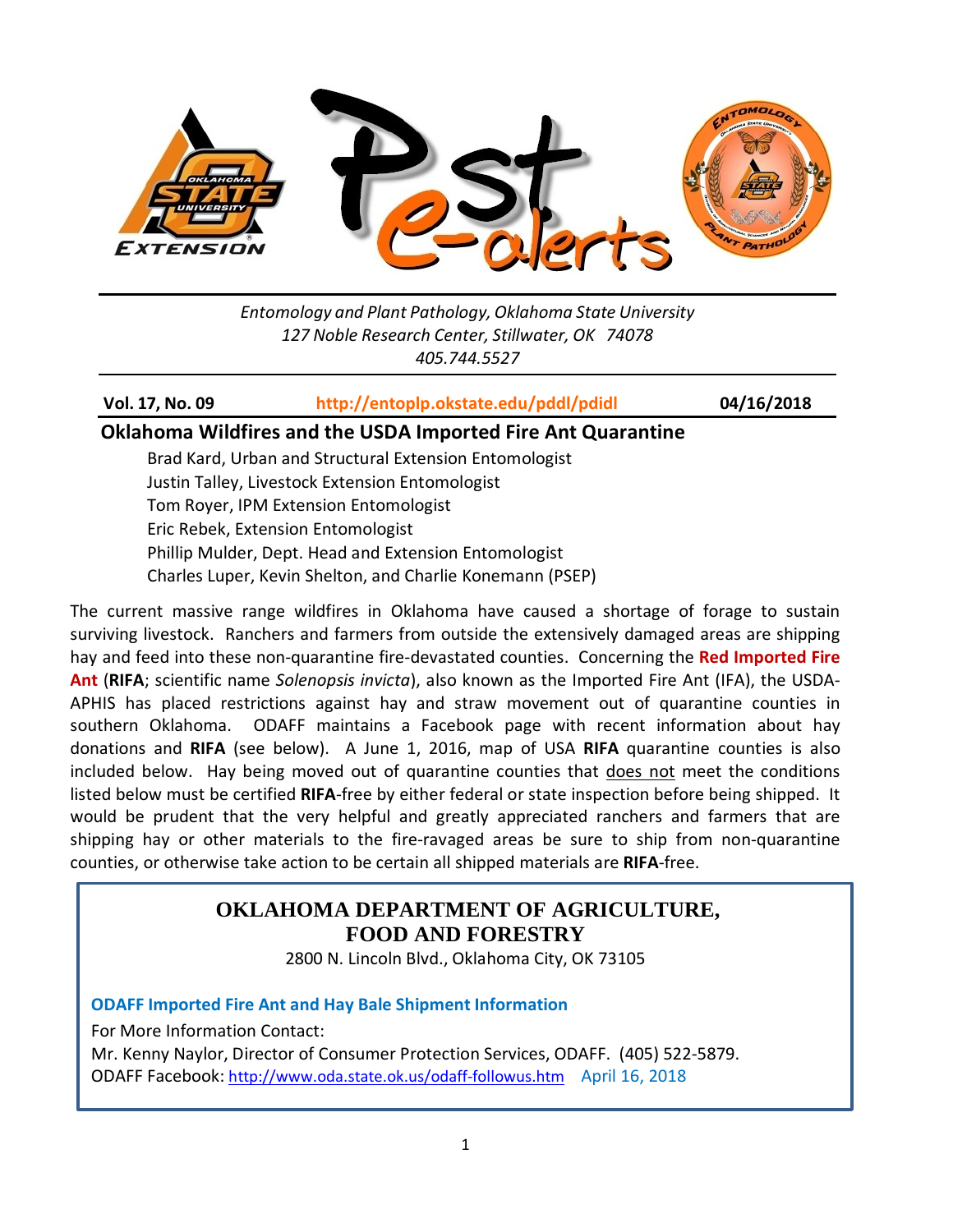**ODAFF Facebook comments:** As many of you are aware, hay donations are being accepted for producers impacted by recent wildfires. Just as a reminder, there are counties in southern Oklahoma and northern Texas that are included in the imported fire ant quarantine.

Following is information from USDA/APHIS regarding under what conditions baled hay can leave a quarantine area without restrictions:

Baled hay that meets any of the requirements below is not regulated and has no movement restrictions:

- For baled hay that is stacked, all bales except the bottom layer that is in direct contact with the ground.
- Hay that is cut, baled, loaded, and shipped without storage.
- Baled hay that is stored on an impervious surface such as hard pan (highly compressed soil), asphalt, concrete, etc.
- Baled hay that is stored elevated above the soil on pallets or tires or stored on landscaping cloth placed over the soil.

If you have additional questions before moving hay, please contact Kenny Naylor, Director of Consumer Protections Services for the Oklahoma Department of Agriculture, Food & Forestry: [Kenny.naylor@ag.ok.gov](mailto:Kenny.naylor@ag.ok.gov) , (405) 522-5879. If you are not in the imported fire ant quarantine area, these restrictions do not apply.

For more Q & A on baled hay movement, please go to: <https://www.aphis.usda.gov/BaledHayIndustryAlert.pdf>[Document also attached separately]

Map of current Quarantine Area: https://www.aphis.usda.gov/…/firan…/downloads/fireant-2.pdf



#### **Photo courtesy of**

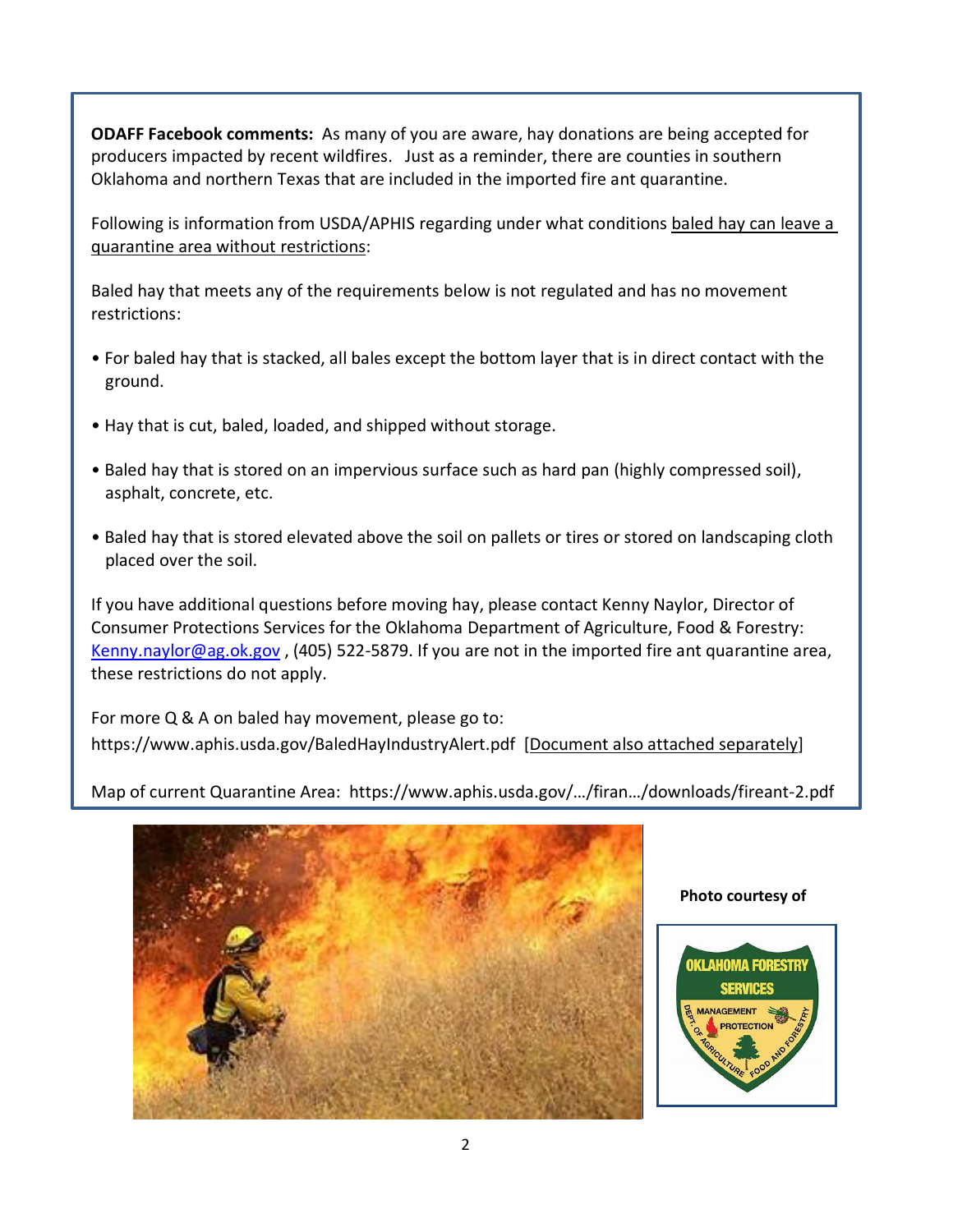



#### **Photo courtesy of**

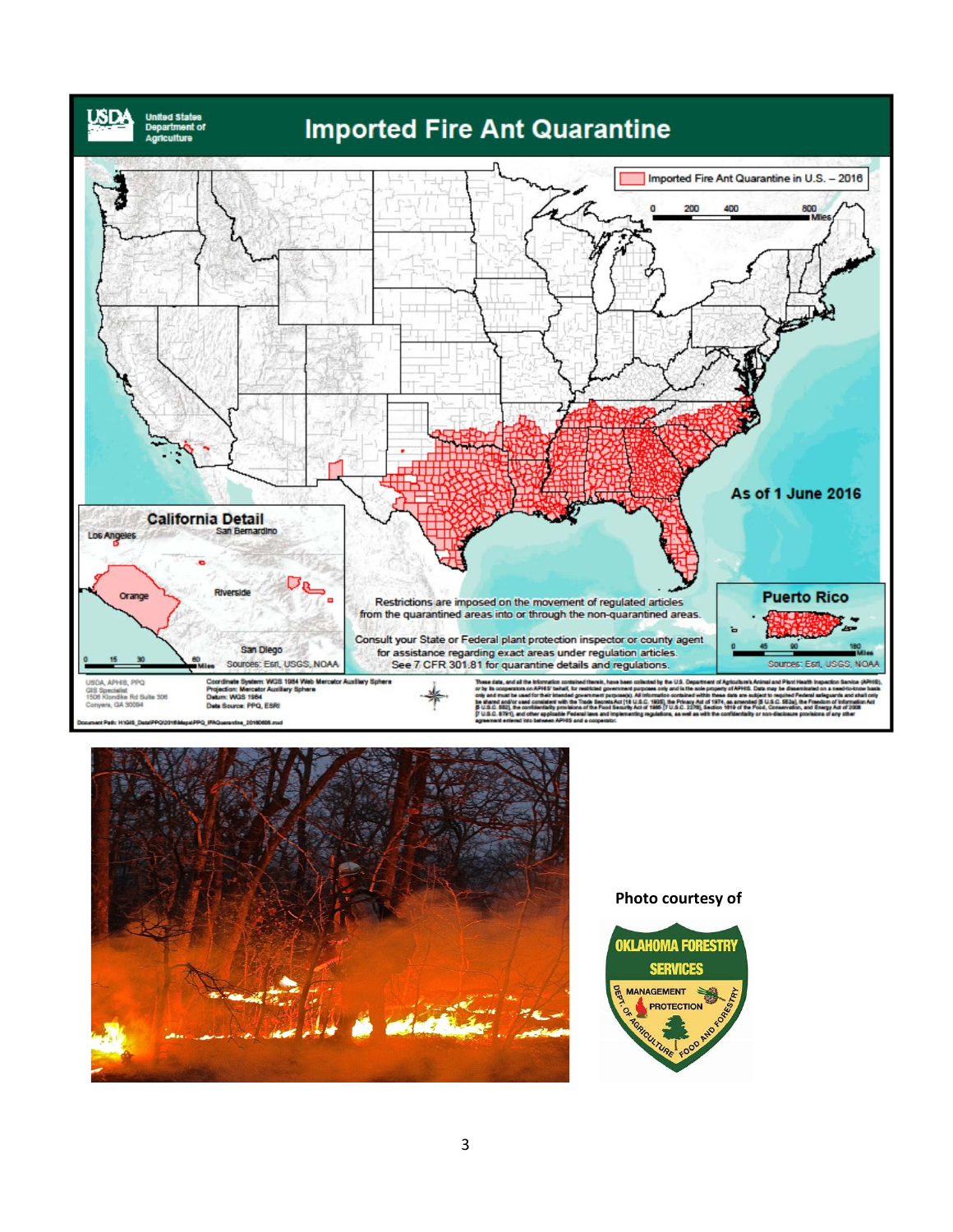# **Wildfire Donation Information**

**Phone numbers and email contact information for hay donations and pick-up, and fencing supplies in Oklahoma for wildfire 2018 relief efforts** 

**Hay Donation and Pick-Up Contact Numbers**

**(405) 590-0106 (405) 397-7912 (405) 496-9329** 

**Fencing supplies, milk replacer and other agriculture supplies are being received at many of the drop off sites as well. Use phone numbers above to determine drop-off locations**

**Email Address for Hay Inquiries: WildfireHayDonations@okstate.edu**



**April 13, 2018 Fire Complex Map**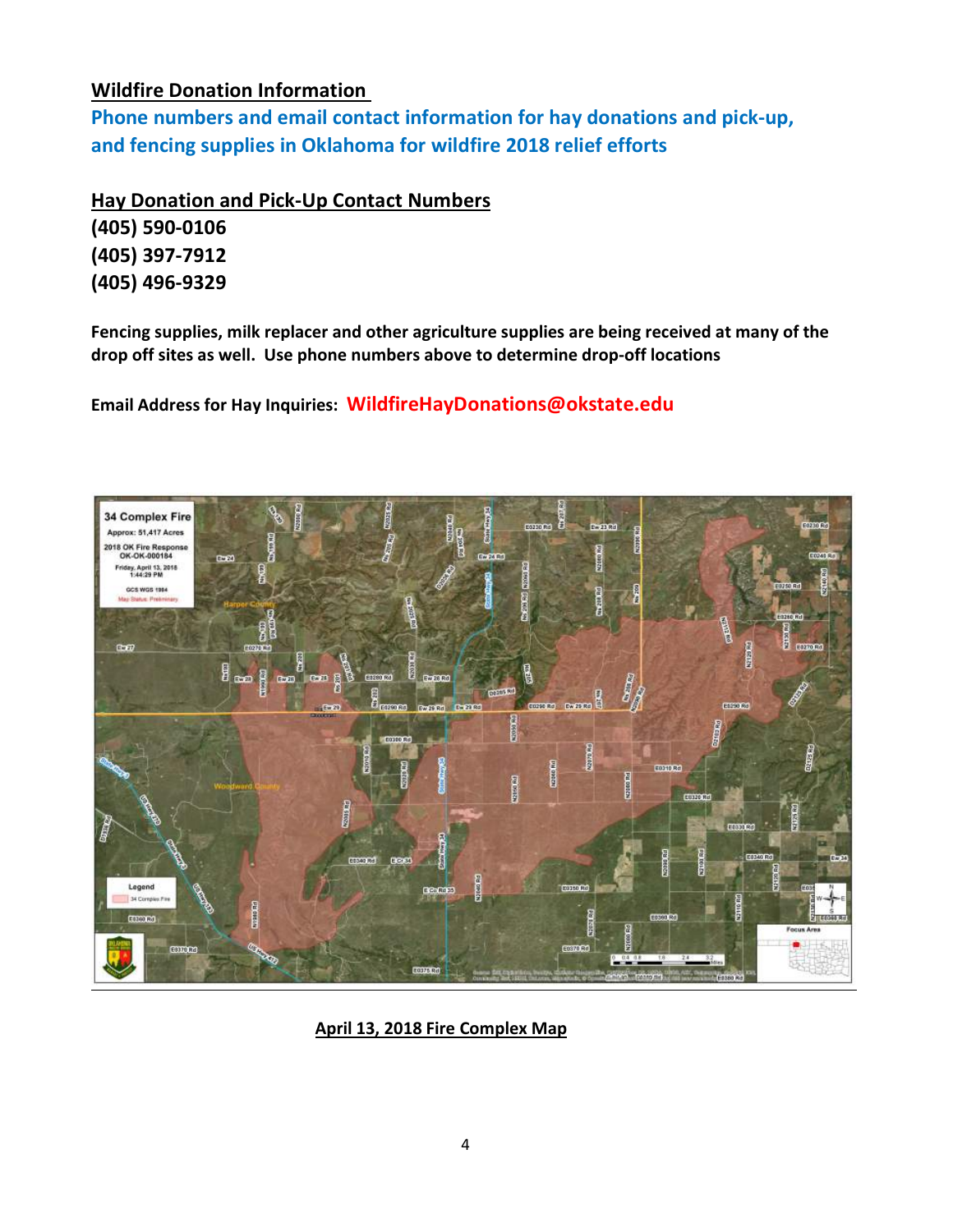

**April 13, 2018 Fire Complex Map**



**Rhea Fire** SE of Leedey Dewey County

14 April 2018 1000 Hours 241,280 Acres

Map not final.<br>Briefing Document Only.





**April 14, 2018 Fire Complex Map**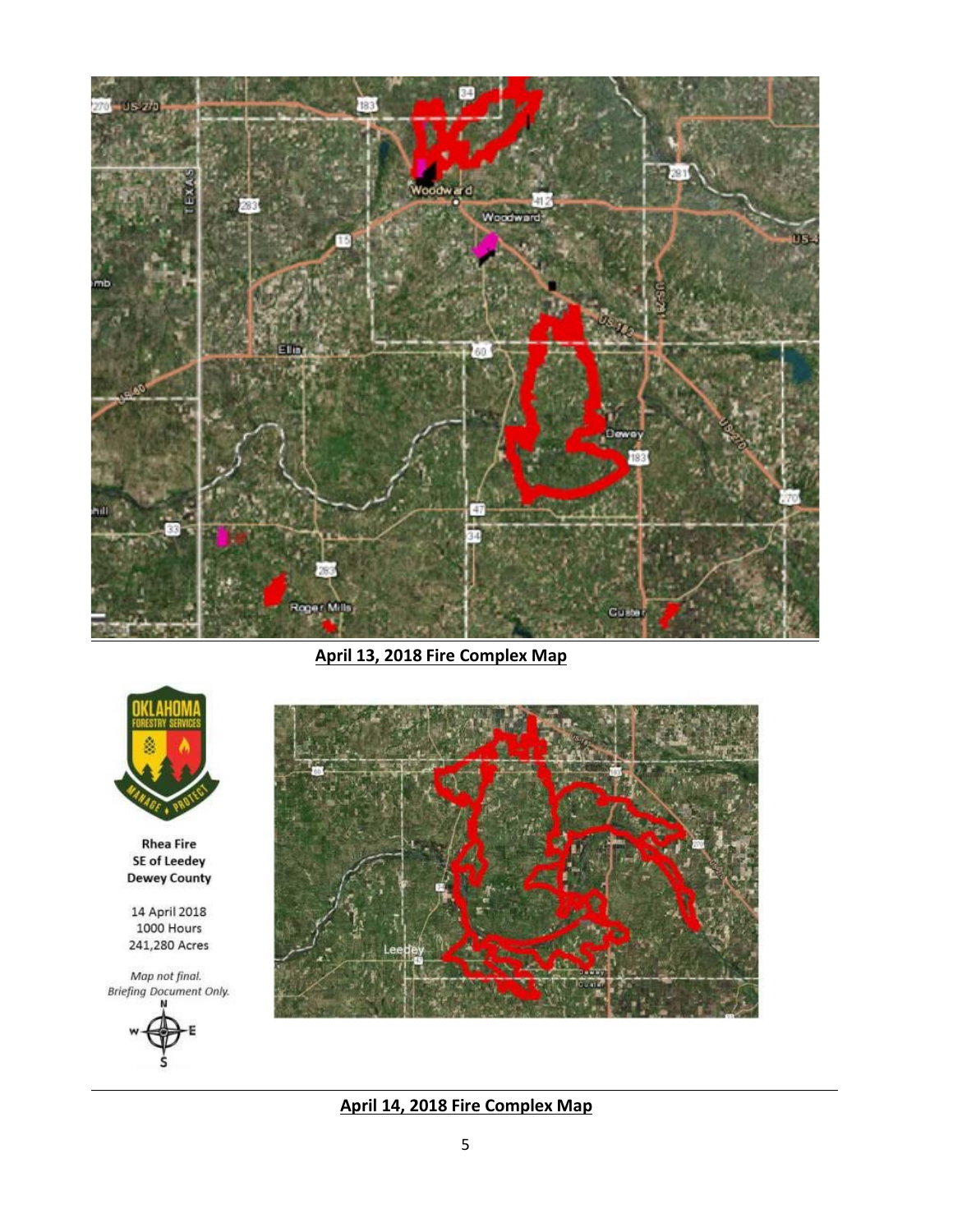### **R**ed **I**mported **F**ire **A**nt worker (Sometimes called the Imported Fire Ant-IFA)

Fire ant colonies contain several sizes of workers, ranging in length from 1/8 to 1/4 inch (3.5 to 7.0 mm; antennae not included). They have a painful sting, and can extensively infest pastures and rangeland with numerous mounds that can damage farm equipment. They also cause damage to highways, roadways and airport runways, and readily infest electrical meter boxes and equipment. They can easily attack and kill small livestock like chickens, and ground-nesting birds. They currently infest more than 250 million acres in six southeastern states, and millions of additional acres as they spread west and north. Their current range is extensive as illustrated on the map above. **RIFAs** are prolific reproducers, and one infested acre of land can produce more than 90,000 new queens each year. Swarming occurs several times per year, thereby extending the RIFA range to many more acres.

There are several commercial insecticides and toxic baits available that kill **RIFA**. Treating individual mounds wherever they are found is recommended. However, when hundreds-to-many thousands of **RIFA** colonies and mounds are established, control within pastures and rangeland becomes a difficult, continuous challenge.



# Red Imported Fire Ant Worker - **RIFA**



Photos Courtesy A. Noble, Bugwood.org

## **RIFA** Identification

If ants are found on hay and feed or other materials being shipped into the wildfire areas, the ants should be collected into a small container and brought to their local County Extension Office for identification. They can also be identified on-site by ODAFF or Federal inspectors to be sure they are not **RIFA**. In addition, The Plant Disease and Insect Diagnostic Laboratory (PDIDL) in OSU's Department of Entomology and Plant Pathology can provide positive **RIFA** identification. Only dead ants can be sent to PDIDL. Ants can be killed by freezing or by placing them in rubbing alcohol. Contact PDIDL, Dept. EPP, 127 NRC, OSU, Stillwater, OK 74078-3033. Office: 405-744- 9961; fax: 405-744-6039. http://entoplp.okstate.edu/pddl/pddl/pdidl-form.pdf provides the short insect ID request form. Very clear, high-resolution Digital Images are sometimes adequate for ant identification. Send images and the request form by email: sickplants@okstate.edu. However, to positively identify the very small **RIFA,** physical specimens must be received by the PDIDL.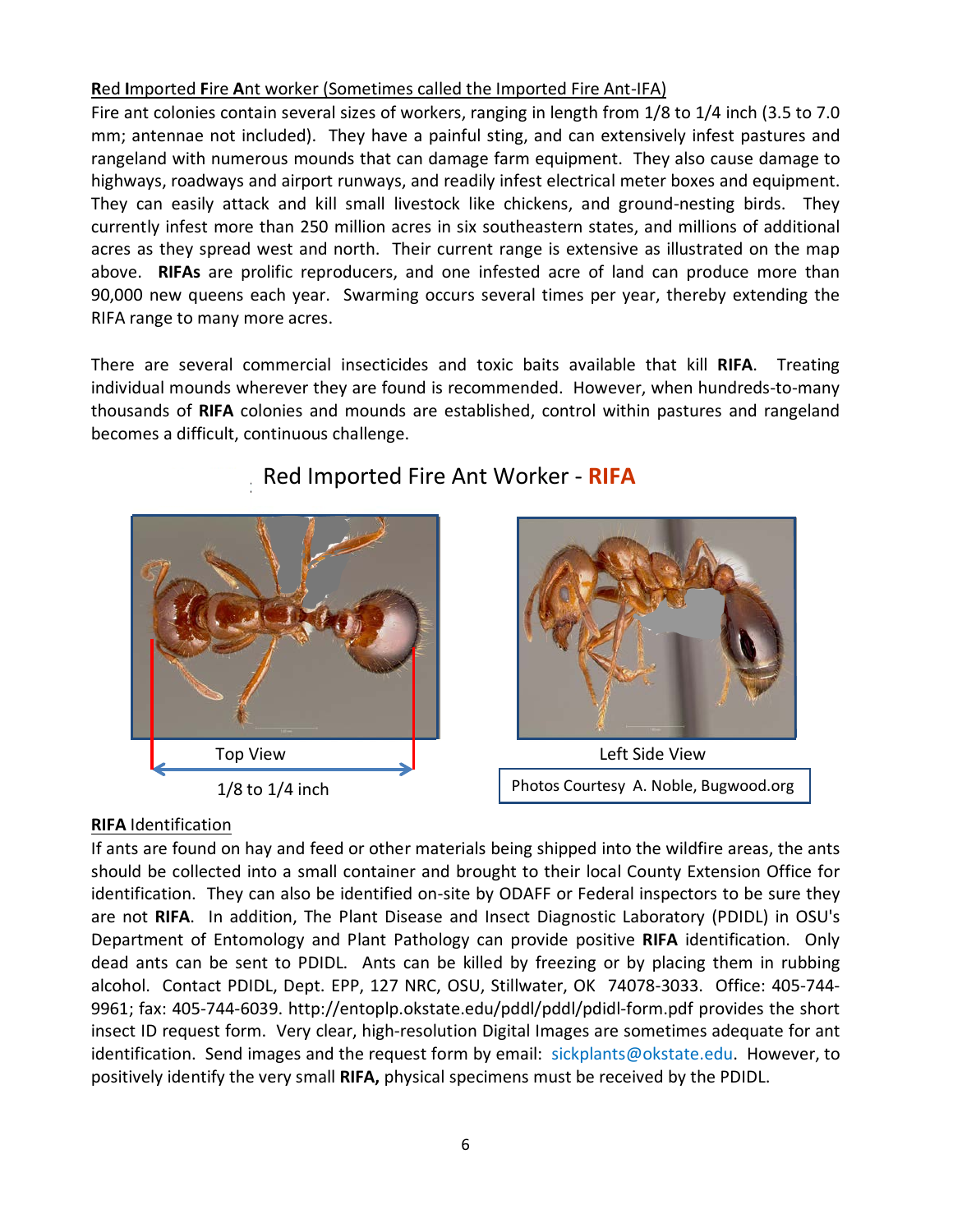#### **RIFA** Management

The best time to inspect hay bales for **RIFA** is at their point-of-origin, before loading onto trucks. However, if RIFA-infested bales are identified at 'drop-off' locations or feeding sites, ODAFF inspectors should be immediately notified for instructions on addressing the infestation and disposition or treatment of areas around **RIFA** infested bales. If hay is received from an outsideof-**RIFA** quarantine area, the same guidelines listed above by ODAFF should be followed.

There are several commercial insecticides and toxic baits available that control **RIFA**. Treating individual **RIFA** mounds with insecticide coupled with a broadcast application of **RIFA** bait that is approved for pastures is recommended. If **RIFA**-infested bale(s) of hay are identified, it is recommended that these bale(s) be either shipped back to the point-of-origin or placed in a separate area at the drop-off location. For **RIFA**-infested bales remaining at the drop-off location, one control method that has been proven effective is scattering Extinguish**+**® fire ant bait on the soil around the infested bales, then applying a perimeter treatment around the entire hay storage area with Sevin® (DO NOT APPLY ANY OF THESE PRODUCTS DIRECTLY ON ANY HAY BALE). Currently, there are no approved insecticides that can be applied directly on hay bales intended for immediate consumption by cattle or other livestock. If hay bales become **RIFA**-infested after being placed into cattle feeding areas, then remove the animals and treat the areas with Extinguish**+** or Amdro Pro®. Livestock must not be fed in these treated areas until at least 7 days after treatment.

Extinguish® is another **RIFA** bait that can be used successfully. It is recommended that the soil areas immediately adjacent to infested bales be treated at a rate of 1.0 to 1.5 pounds per acre just like **RIFA**-infested pasture would be treated. This ensures that any foraging ants can take the bait and feed it to their nest mates. The difference between Extinguish and Extinguish**+** is that Extinguish does not work as rapidly as Extinguish**+**, but there is no waiting period for grazing or harvest with Extinguish.

Be sure to follow label directions when using **RIFA** baits or any other pesticides. When bales in the bait-treated areas are re-inspected and deemed **RIFA** free, they can be used to feed livestock.

#### **Editors: Eric Rebek, Ph.D., and Justin Talley, Ph.D. Oklahoma Cooperative Extension Service**

The pesticide information presented in this publication was current with federal and state regulations at the time of printing. The user is responsible for determining that the intended use is consistent with the label of the product being used. Use pesticides safely. Read and follow label directions. The information given herein is for educational purposes only. Reference to commercial products or trade names is made with the understanding that no discrimination is intended and no endorsement by the Cooperative Extension Service is implied.

Oklahoma State University, in compliance with Title VI and VII of the Civil Rights Act of 1964, Executive Order 11246 as amended, and Title IX of the Education Amendments of 1972 (Higher Education Act), the Americans with Disabilities Act of 1990, and other federal and state laws and regulations, does not discriminate on the basis of race, color, national origin, genetic